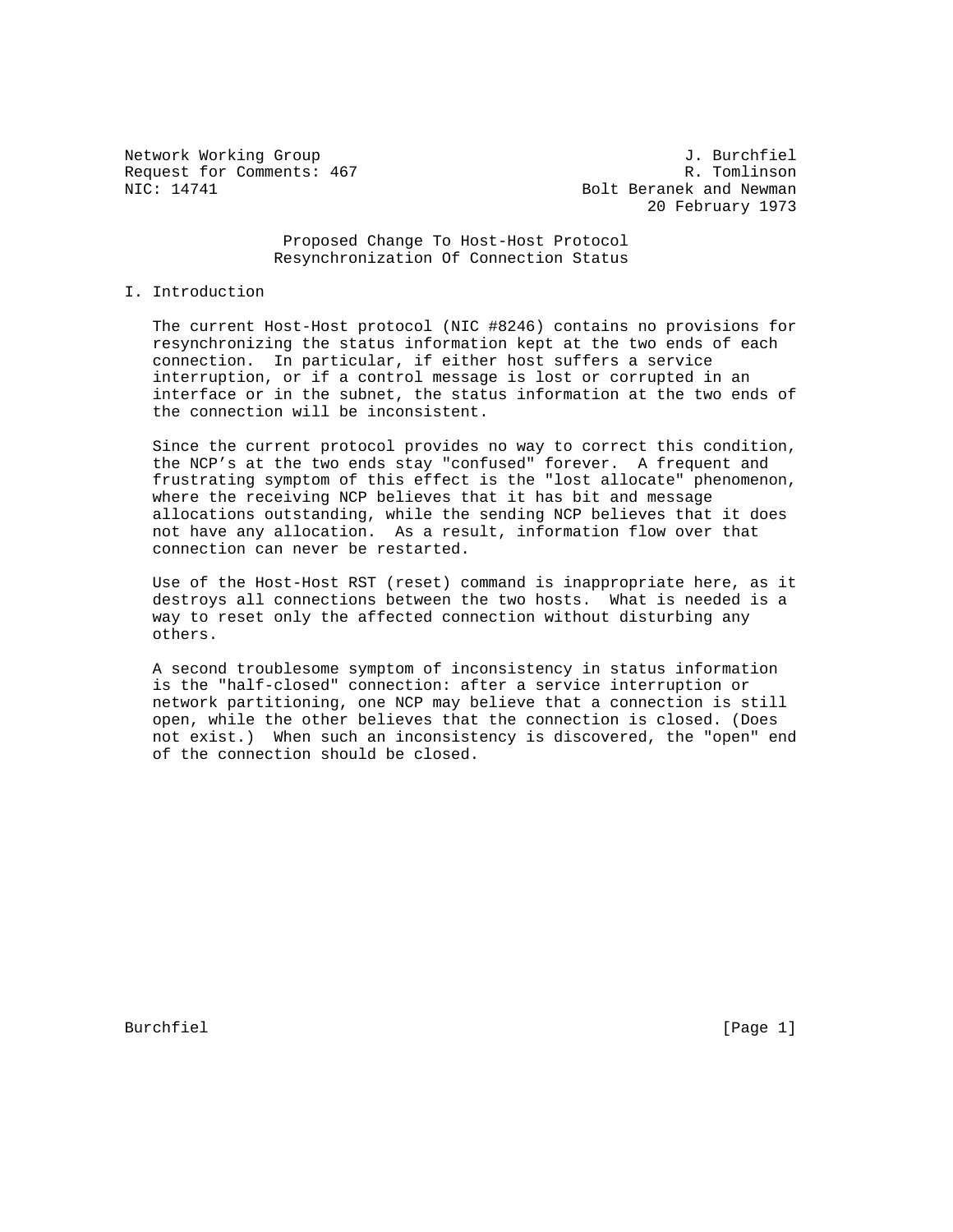# II. The RCR and RCS Commands

 To achieve resynchronization of allocation, we propose the addition of the following two commands to the host-host protocol.

|  | <b>RCS</b> | link | Reset connection by sender   |
|--|------------|------|------------------------------|
|  |            |      |                              |
|  | <b>RCR</b> | link | Reset connection by receiver |
|  |            |      |                              |

 The RCS command is sent from the host sending on "link" to the host receiving on "link". This command may be sent whenever the sending host desires to re-synch the status information associated with the connection. Some circumstances in which the sending Host may choose to do this are:

 1.) After a timeout when there is traffic to move but no allocation. (Assumes that an allocation has been lost)

 2.) When an inconsistent event occurs associated with that connection (e.g. an outstanding allocation in excess of 2^32 bits or 2^16 messages.

The mechanics of re-synchronizing the allocations is simply:

1.) Empty all messages and allocates from the "pipeline".

 2.) Zero the variables at both ends indicating bit and message allocation.

3.) Restart allocate/message exchanges in the normal way.

 This resynchronization scheme is race-free because the RCS and RCR commands are used as a positive acknowledgement pair.

III. Resynchronization by Sender

To initiate resynchronization, the sending NCP should:

 1.) Put the connection in a "waiting-for-RCR-reply" state. No more regular messages may be transmitted over this connection until the RCR reply is received.

Burchfiel [Page 2]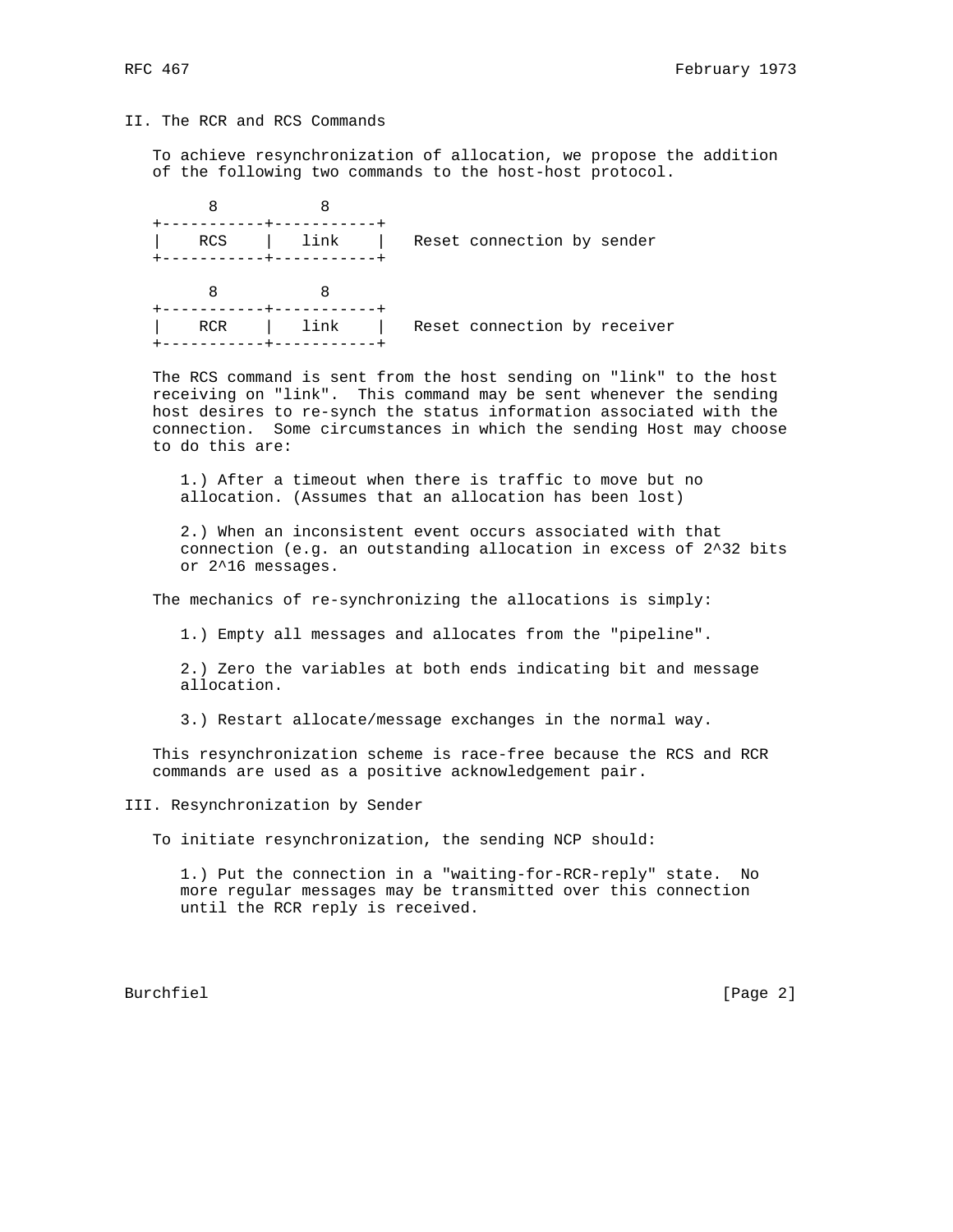2.) Wait until the message pipeline is empty, i.e. until a RFNM has been received for each regular message sent over this connection. This synchronizes the control and data activity, and also assures that the data stream will not be corrupted during the control re-synchronization exchange.

3.) Send the RCS command.

 4.) Continue to process allocates normally, updating the variables which indicate outstanding bit and message allocation.

When the receiving NCP receives the RCS, it should:

 1.) Zero the variables indicating outstanding bit and message allocation.

 2.) Reset the connection to the state which indicates readiness to accept a message.

3.) Confirm the re-synchronization by sending the RCR reply.

 4.) Reconsider bit and message allocation, and send an ALL command for any allocation it cares to do.

When the sending host receives the RCR reply, it should:

 1.) Zero the variables indicating outstanding bit and message allocate.

 2.) Put the connection into the "ready-to-send-message" state in preparation for any forthcoming ALL commands.

 At this point, the "pipeline" contains no messages and no allocates, and the outstanding allocation variables at both ends are in agreement. (With value zero)

IV. Resynchronization By Receiver

 The re-synchronization sequence may be triggered by the receiving NCP. Such resynchronization could be initiated manually by TIP and TELNET users who are expecting output but receiving none. Again assuming that allocation has been lost, the appropriate action is to reset the connection by sending an RCR command. This action is also appropriate if an inconsistent event occurs with respect to the connection. (e.g. arrival of a message which exceeds allocation).

Burchfiel [Page 3]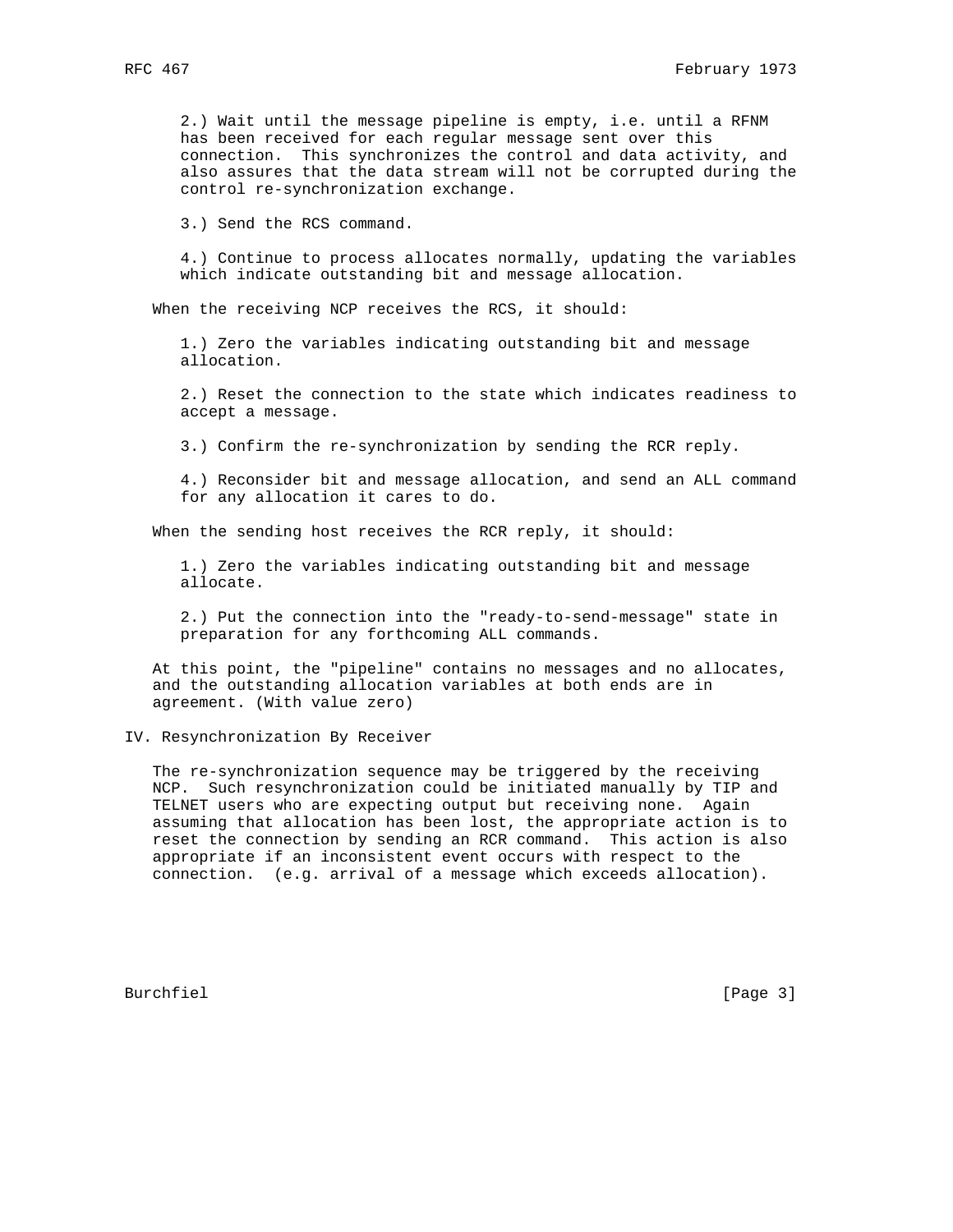To initiate re-synchronization, the receiving NCP should:

 1.) Put the connection into a "waiting-for-RCS-reply" state. No more allocates may be transmitted for this connection until the RCS reply is received.

2.) Send the RCR command.

 3.) Continue to process regular messages normally, updating the variables which indicate outstanding bit and message allocation.

When the sending NCP receives the RCR command, it should:

 1.) Wait until the message pipeline is empty, i.e. until the RFNM has been received for each regular message sent over the connection. This synchronizes the control and data activity, and also assures that the data stream will not be corrupted during the control re-synchronization exchange.

 2.) Zero the variables indicating outstanding bit and message allocation.

 3.) Put the connection into the "ready-to-send-message" state in preparation for any forthcoming ALL commands.

4.) Confirm the re-synchronization by sending the RCS reply.

When the receiving host receives the RCS reply, it should:

 1.) Zero the variables indicating outstanding bit and message allocation.

 2.) Reset the connection to the state which indicates readiness to accept a message.

 3.) Reconsider bit and message allocation, and send an ALL command for any allocation it cares to do.

V. Simultaneous Resynchronization

 This specification for a re-synchronization exchange is guaranteed to restore the allocation information at the two ends to a consistent state. This happens correctly whether the re-synchronization is triggered by the sender, the receiver, or both at the same time. When both ends initiate a command at the same time, (the RCS and RCR commands cross in the pipeline) each interprets the other's command as a confirmation reply; thus, the resynchronization happens correctly independent of the relative timing.

Burchfiel [Page 4]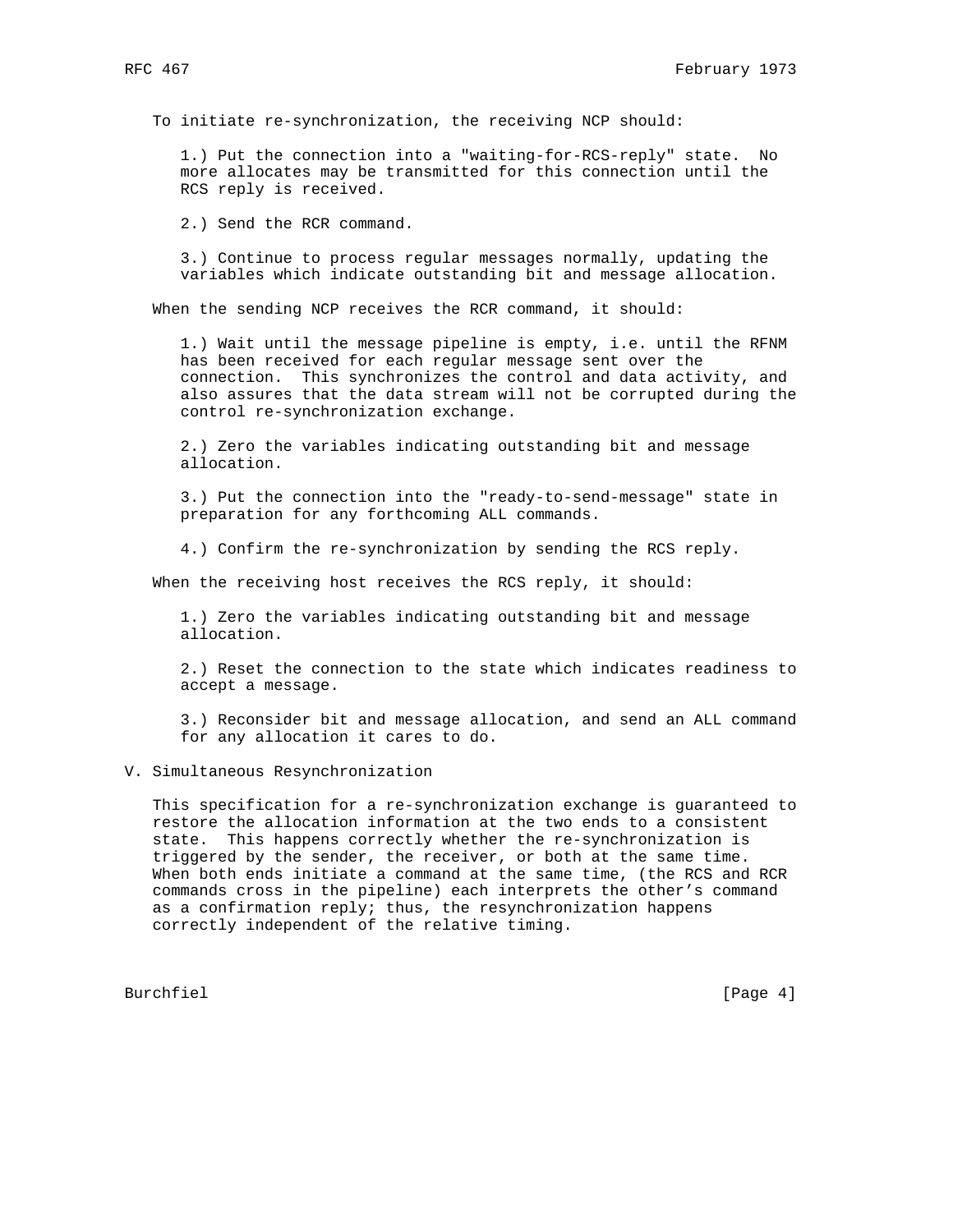The essential factor here is that when either end receives the reset request, it is sure that the other end will take no further actions which could affect the allocation variables. The activity which occurs during simultaneous resynchronization by both ends is as follows:

The sending NCP:

 1. Puts the connection into a "waiting-for-RCR-reply" state. No more regular messages may be transmitted over this connection until the RCR reply is received.

 2. Waits until the message pipeline is empty, i.e. until a RFNM has been received for each regular message sent over this connection. This synchronizes the control and data activity, and also assures that the data stream will not be corrupted during the control re-synchronization exchange.

3. Sends the RCS command.

 4. Continues to process allocates normally, updating the variables which indicate outstanding bit and message allocation.

Concurrently with 1, 2, 3 and 4 above, the receiving NCP:

 5. Puts the connection into a "waiting-for-RCS-reply" state. No more allocates may be transmitted for this connection until the RCS reply is received.

6. Sends the RCR command.

7. Continues to process regular messages normally.

 The RCS and RCR commands cross somewhere in the pipeline. When the sender receives the RCR command, it interprets it as a reply to its own RCS command. It then:

 8. Zeroes the variables indicating outstanding bit and message allocation.

 9. Puts the connection into the "ready-to-send-message" state in preparation for any forthcoming ALL commands.

 Concurrently with 8 and 9 above, the receiving NCP will receive the RCS command. It will interpret it as a reply to its own RCR command. It then:

Burchfiel [Page 5]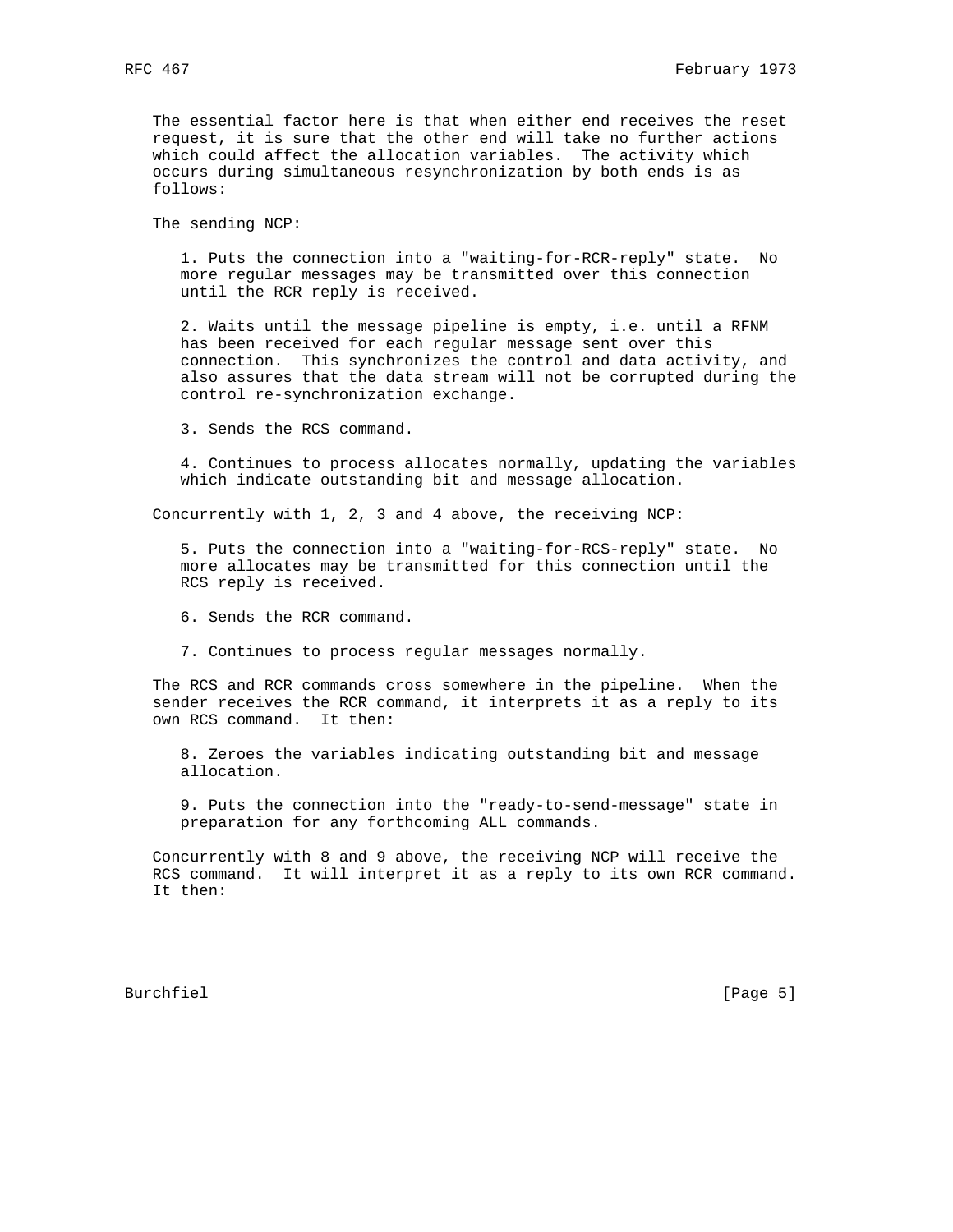10. Zeroes the variables indicating outstanding bit and message allocation.

 11. Resets the connection to the state which indicates readiness to accept a message.

 12. Reconsiders bit and message allocation, and sends an ALL command for any allocation it cares to do.

## VI. The Problem Of Half-closed Connections

 The above procedures provide a way to resynchronize a connection after a brief lapse by a communications component, which results in lost messages or allocates for an open connection.

 A longer and more severe interruption of communication may result from a partitioning of the subnet or from a service interruption on one of the communicating hosts. It is undesirable to tie up resources indefinitely under such circumstances, so the user is provided with the option of freeing up these resources (including himself) by unilaterally dissolving the connection. Here "unilaterally" means sending the CLS command and closing the connection without receiving the CLS acknowledgement. Note that this is legal only if the subnet indicates that the destination is dead.

 When service is restored after such an interruption, the status information at the two ends of the connection is out of synchronization. One end believes that the connection is open, and may proceed to use the connection. The disconnecting end believes that the connection is closed (does not exist), and may proceed to re-initialize communication by opening a new connection (RTS or STR command) using the same local socket.

 The re-synchronization needed here is to properly close the open end of the connection when the inconsistency is detected. We propose to accomplish this by changing the semantics of three existing host-host protocol commands.

VII. Redefinition of RTS, STR, ERR (link) to Handle Half-closed Connections

 The "missing CLS" situation described above can manifest itself in two ways. The first way involves action taken by the NCP at the "open" end of the connection. It may continue to send regular messages on the link of the half-closed connection, or control messages referencing its link. The NCP at the "closed" end should respond with the ERR message, specifying that the link is unknown. (Error code = 5 does not correspond to an open connection). On

Burchfiel [Page 6]